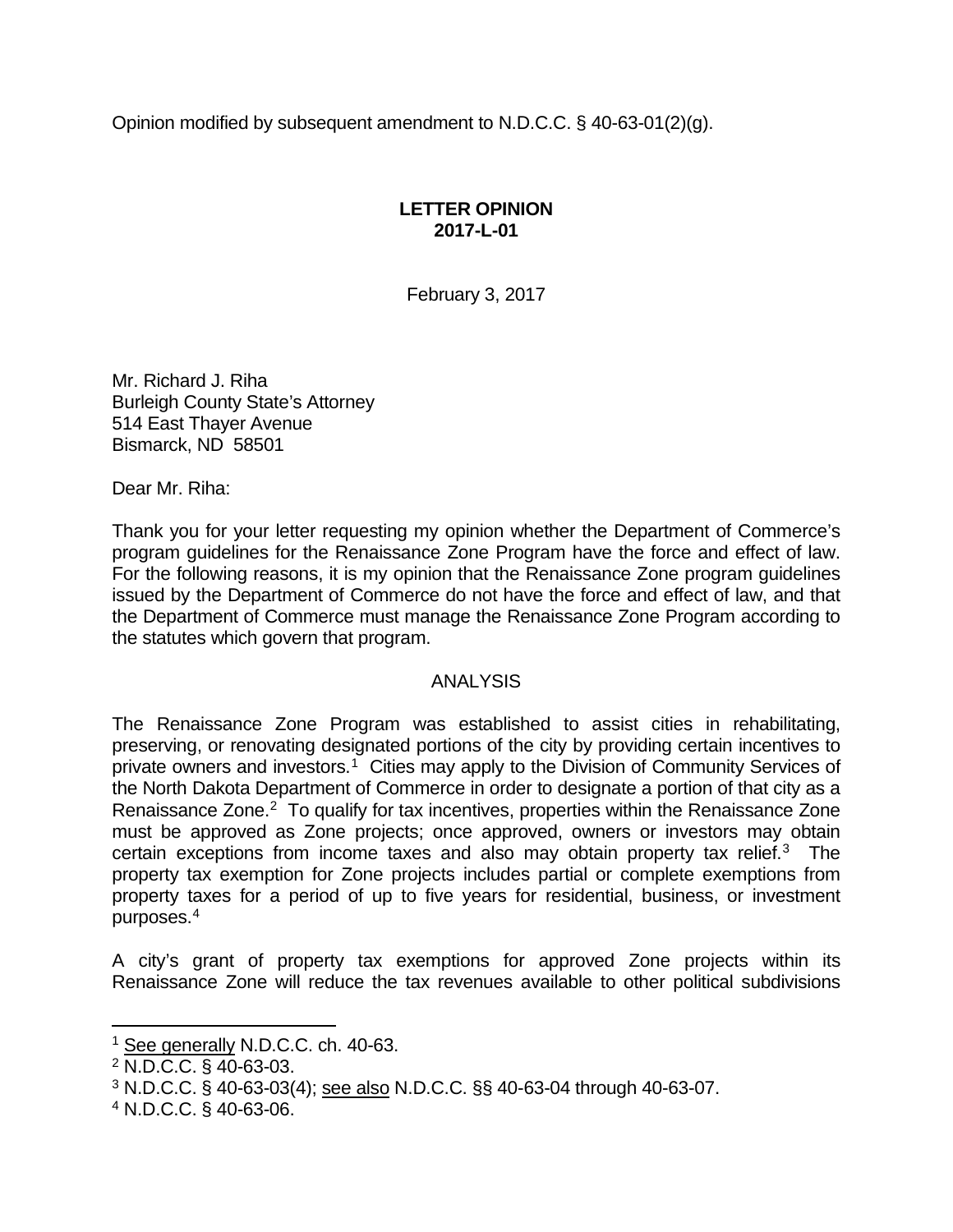LETTER OPINION 2017-L-01 February 3, 2017 Page 2

which are authorized to levy taxes against that property, such as counties<sup>[5](#page-1-0)</sup> and school districts.[6](#page-1-1) Thus, property taxing districts, such as Burleigh County, have a practical interest in the creation or continuation of a Renaissance Zone in a city within the county, such as Bismarck. However, the laws governing Renaissance Zones do not provide a direct role for property taxing districts other than the city.<sup>[7](#page-1-2)</sup>

The Division of Community Services has, however, sought the opinion of school districts and counties which are affected by a Renaissance Zone. A city's application for a Renaissance Zone must include a development plan<sup>8</sup> and the statute describing the development plan requires the plan to include evidence of community support.<sup>9</sup> While there is no specific definition of what is meant by community support in the statute, the Division of Community Services has provided some interpretation of its meaning. The application form for a Renaissance Zone includes a section addressing local commitment, requiring the city to "[p]rovide letters of support from the community. A letter of support from the school district and county must be included."[10](#page-1-5) Further, the Division of Community Services has published Renaissance Zone Program guidelines that note when a city seeks to extend the duration of a Renaissance Zone, "[i]n order to be considered for an extension, Commerce will need the following: . . .[l]etters of support from the school district and county.["11](#page-1-6)

As noted in your letter, the city of Bismarck recently applied to the Department of Commerce for a five-year extension of its existing Renaissance Zone Program and the Burleigh County Commission voted not to issue a letter of support for the extension. The Department of Commerce responded to this situation by granting an extension through August 1, 2017, "in order to provide the legislature with an opportunity to clarify the definition of 'evidence of community support.'"[12](#page-1-7) Your question, thus, is whether the Department of Commerce can change the requirements of their guidelines for the Renaissance Zone Program.

The statutes governing the Renaissance Zone Program require the Department of Commerce to assess community support for a proposed Renaissance Zone or a proposed

<span id="page-1-0"></span><sup>5</sup> See N.D.C.C. § 57-15-06.

<span id="page-1-1"></span> $6\overline{\text{See}}$  N.D.C.C. § 57-15-13.

<span id="page-1-2"></span><sup>7</sup> See N.D.C.C. ch. 40-63.

<span id="page-1-3"></span><sup>8</sup> N.D.C.C. § 40-63-03(1)(b).

<span id="page-1-4"></span><sup>9</sup> N.D.C.C. § 40-63-01(2)(g).

<span id="page-1-5"></span><sup>10</sup> N.D. Renaissance Zone Application, SFN 55205 (8/11), Section VI(2). (On file with ND Department of Commerce.)

<span id="page-1-6"></span><sup>11</sup> N.D. Renaissance Zone Program Guidelines, Section X(3)(b)(3), p. 12.

<span id="page-1-7"></span><sup>12</sup> Letter from Alan R. Anderson, Commerce Comm'r, to Carl D. Hokenstad, Dir. of Cmty. Dev., City of Bismarck (May 5, 2016).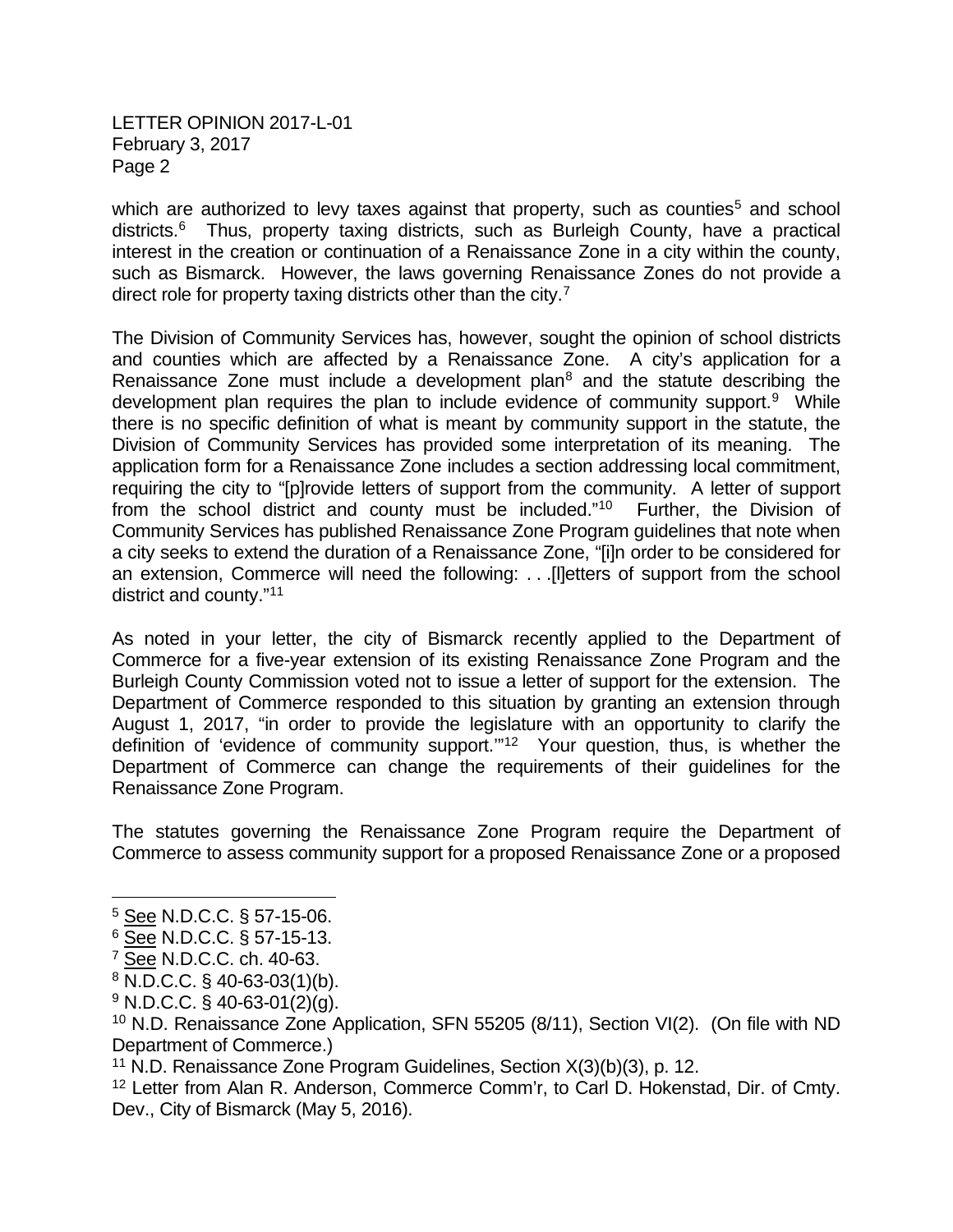LETTER OPINION 2017-L-01 February 3, 2017 Page 3

extension of an existing Renaissance Zone, but do not define what is meant by community support.<sup>13</sup> Further, the statutes governing Renaissance Zones do not specifically require any input from other local taxing entities which may be affected by a Renaissance Zone's grant of a property tax exemption, and do not contain any requirement of approval from, nor any grant of veto authority to, any such entity.<sup>[14](#page-2-1)</sup> The only place where the approval of another local taxing entity is required is found in the application form and program guidelines developed by the Division of Community Services, a division within the Department of Commerce, which oversees the Renaissance Zone Program on behalf of the Department.

In order to have the force and effect of law, a provision must be contained in statute or, for those agencies subject to the Administrative Agencies Practice Act, the provision must be found in a properly adopted rule.<sup>[15](#page-2-2)</sup> A rule is an agency statement of general applicability which implements or prescribes law or policy.<sup>[16](#page-2-3)</sup>

The Division of Community Services is subject to the Administrative Agencies Practice Act but the Renaissance Zone application form and guidelines adopted by the Department of Commerce were not promulgated as rules.<sup>17</sup> The application form and guidelines are exempt from the Administrative Agencies Practice Act to the extent they concern only the internal management of an agency that does not directly or substantially affect the substantive or procedural rights or duties of any segment of the public<sup>[18](#page-2-5)</sup> and that they are merely a guideline, interpretive statement, statement of general policy, manual, brochure, or pamphlet, which is explanatory and not intended to have the force and effect of law.[19](#page-2-6) 

The Renaissance Zone law requires the development plan to include "evidence of community support and commitment from residential and business interests."[20](#page-2-7) It does not require letters of support from the school district or the county government.<sup>[21](#page-2-8)</sup> Therefore, the suggestion by the Department of Commerce to have letters of support is not legally binding as a statute or administrative rule. Further, the Department of Commerce may not rely upon the lack of a letter of support as a basis to deny the city of Bismarck's application to extend its Renaissance Zone Program.<sup>22</sup> It is settled law that an administrative agency

<span id="page-2-6"></span><sup>19</sup> N.D.C.C. § 28-32-01(11)(k).

<span id="page-2-0"></span><sup>13</sup> N.D.C.C. § 40-63-01(2)(g).

<span id="page-2-1"></span><sup>14</sup> See id.

<span id="page-2-2"></span><sup>15</sup> Mullins v. Dep't of Human Servs., 454 N.W.2d 732, 735 (N.D. 1990).

<span id="page-2-3"></span><sup>16</sup> N.D.C.C. § 28-32-01(11).

<span id="page-2-4"></span><sup>17</sup> See N.D.C.C. ch. 28-32.

<span id="page-2-5"></span><sup>18</sup> N.D.C.C. § 28-32-01(11)(a).

<span id="page-2-7"></span> $^{20}$  N.D.C.C. § 40-63-01(2)(g).

<span id="page-2-8"></span><sup>21</sup> See N.D.C.C. ch. 40-63.

<span id="page-2-9"></span><sup>22</sup> Mullins, 454 N.W.2d at 735.